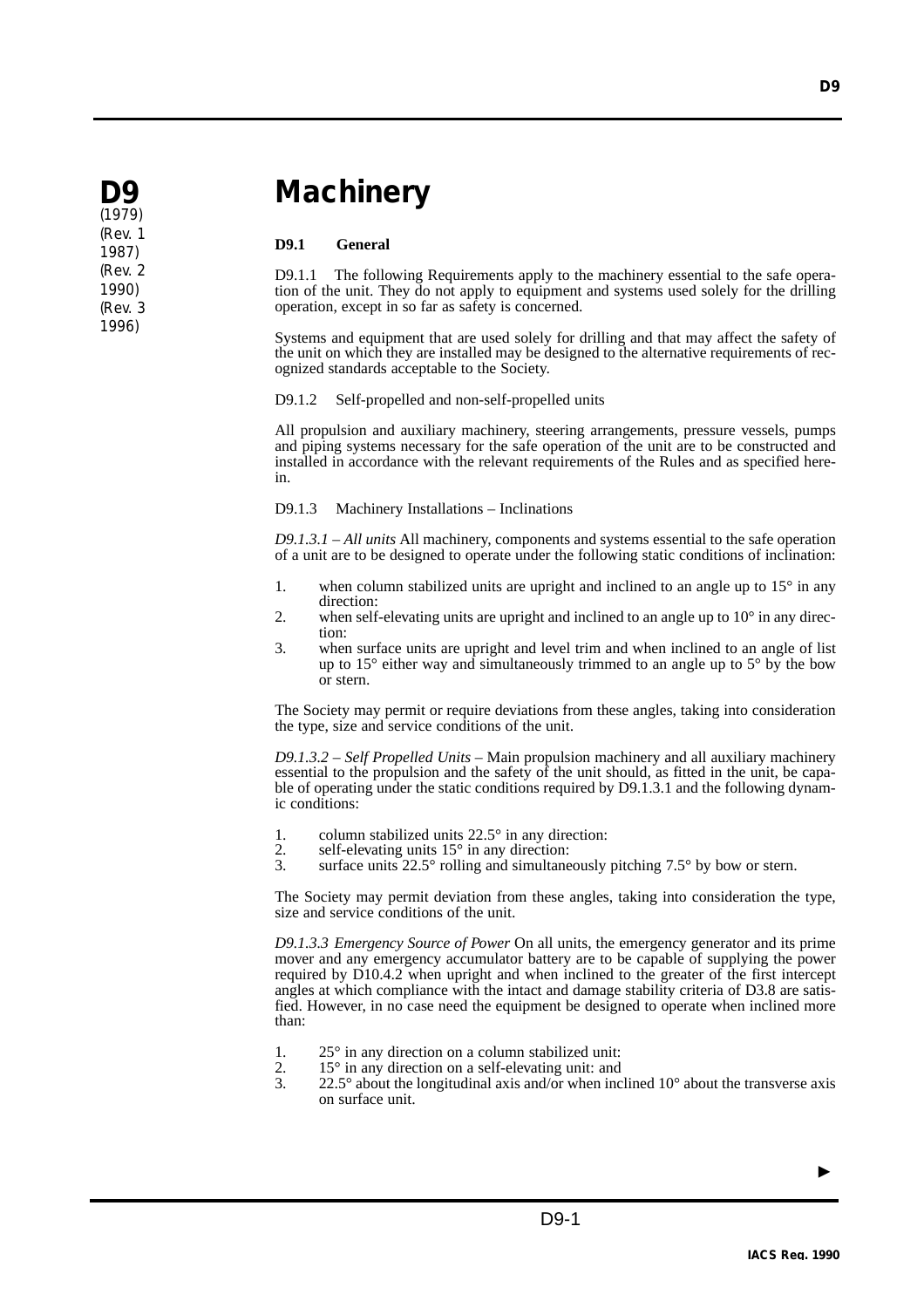

**D9** cont'd

# **D9.2 Jacking systems**

D9.2.1 The jacking system is to be designed and constructed to maintain the safety of the unit in the event of failure of a critical component during operation of the jacking system. Suitable monitoring is to be provided at a manned control station to indicate such failure.

# **D9.3 Piping systems**

# D9.3.1 General

Pipes are to be arranged inboard of the zone of assumed damage penetration unless special consideration has been taken in the damage stability review. (See D3 to D6).

D9.3.2 Piping systems carrying non-hazardous fluids are generally to be separate from piping systems which may contain hazardous fluids. Cross connection of the piping systems may be permitted where means for avoiding possible contamination of the non-hazardous fluid system by the hazardous medium are provided.

D9.3.3 Where air or steam is used to atomize well bore fluids prior to flaring, a nonreturn valve is to be fitted in the air or steam line. This valve should be part of the permanently installed piping, readily accessible and as close as possible to the burner boom. Alternative arrangements shown to provide an equivalent level of safety may be accepted by the Society.

# **D9.4 Valve arrangements**

D9.4.1 General

Where valves of piping systems are arranged for remote control and are power operated, a secondary means of operating the valves which may be manual control, is to be provided.

D9.4.2 Remote operation of sea-water inlet and discharge valves

Inlet and discharge valves in compartments situated below the assigned load line (normally unattended compartments) are to be provided with remote controlled valves. Where remote operation is provided by power actuated valves for sea-water inlets and discharges for operation of propulsion and power generating machinery, power supply failure of the control system is not to result in:

- (i) closing of open valves
- (ii) opening of closed valves.

Consideration will be given to accepting bilge alarms in lieu of remote operation for surface type and self-elevating units only.

# **D9.5 Ballast systems for column stabilized units**

#### D9.5.1 General

Each ballast tank is to be capable of being pumped out by at least two power-driven pumps, arranged so that tanks can be drained at all normal operating and transit conditions. The ballast pumps are to be of the self-priming type or be provided with a separate priming system.

D9.5.2 Capacity

The system is to be capable of raising the unit, starting from a level trim condition at deepest normal operating draft, to the severe storm draft, or a greater distance as may be specified by the Society, within three hours.

▲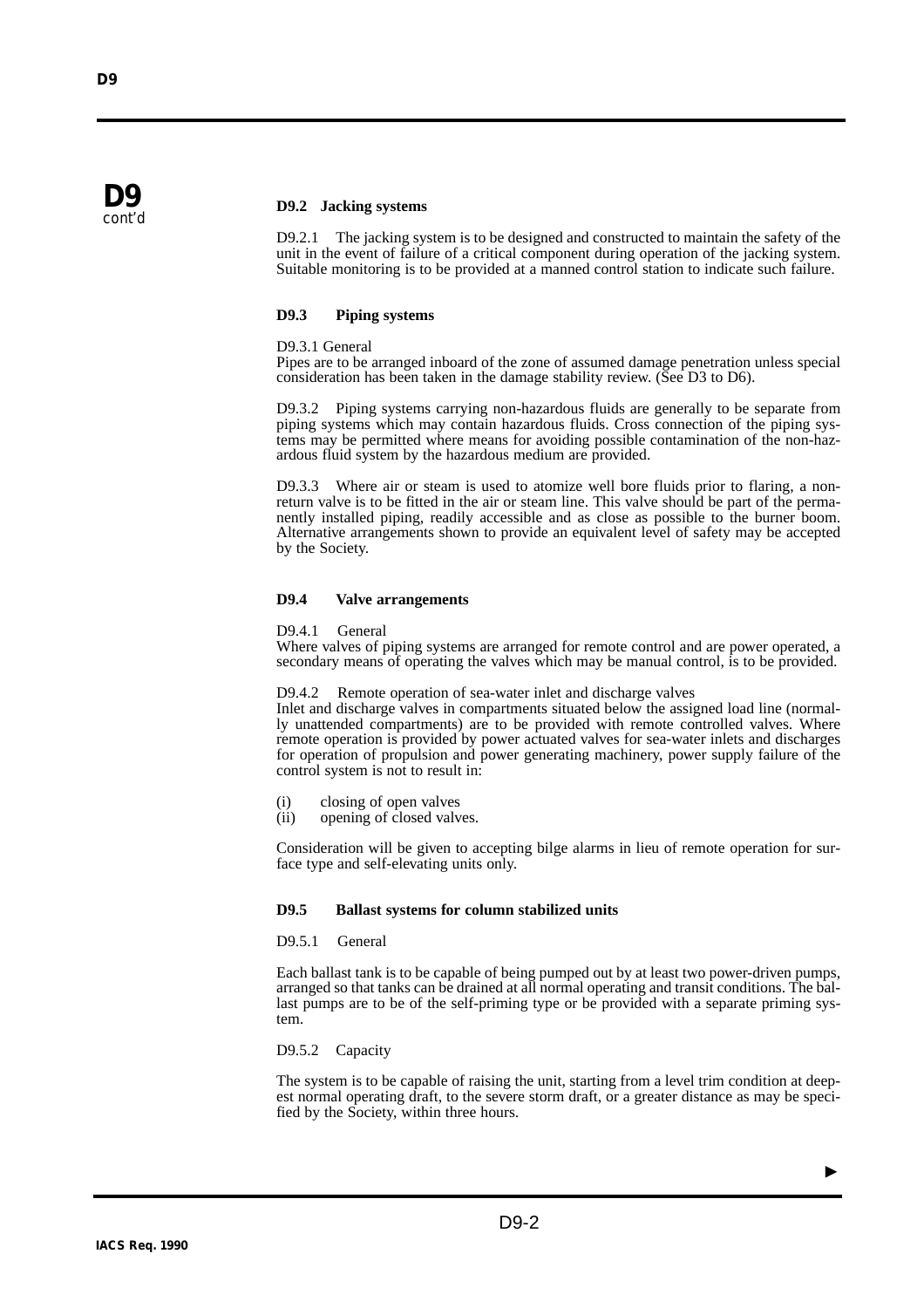

## D9.5.3 System arrangement

The ballast system is to be arranged to prevent the inadvertent transfer of ballast water from one quadrant to any other quadrant of the unit. The system is also to be arranged so that the transfer of ballast water from one tank to any other tank through a single valve is not possible except where such a transfer could not adversely affect the stability of the unit.

# D9.5.4 Operation in Damaged Condition

The ballast system is to be arranged so that even with any one pump inoperable, it is capable of restoring the unit to a level trim condition and draft acceptable to the Society with respect to stability, when subject to the damage conditions specified in D3.7.3.

# D9.5.5 Control Features

Ballast pumps, ballast tank valves and sea chest valves are to be provided with a means of remote control from a central ballast control station. Pumps are also to be provided with a means of local control in the pump room. A manually operated independent means of control of the valves is also to be provided. This ballast control station and any back-up stations are to be readily accessible and protected from the weather when the unit is subject to the assumed conditions of severe storm and damage. Additionally, these stations are not to be located within the assumed damaged penetration zone. The central ballast control station is to include the following:

- (i) A valve position indicating system.<br>(ii) A tank level indicating system.
- A tank level indicating system.
- (iii) A draft indicating system.<br>(iv) A means of communication
- A means of communication between the central ballast control station and those spaces containing the alternative means of control for the ballast pumps and valves.

The control and indicating systems are to function independently of each other so that a failure in any one system will not affect the operation of the other systems. The ballast pump and ballast valve control systems are to be arranged so that the loss of any one of their components will not cause the loss of operation to the other pumps or valves.

To ensure that uncontrolled transfer of ballast water will not continue upon loss of power, ballast tank valves are to close automatically upon loss of power or be provided with an arrangement considered equivalent to the satisfaction of the Society.

# **D9.6 Bilge systems**

# D9.6.1 General

In general, the bilge system is to be in accordance with the Rules. Compartments below deck containing essential equipment for operation and safety of the unit are to have a permanently installed bilge or drainage system. These compartments are to be drained with at least two bilge pumps, or equal.

All distribution boxes and manually operated valves in connection with the bilge pumping arrangements are to be in positions which are accessible under normal circumstances. Where such valves are located in normally unmanned spaces below the assigned load line and not provided with high bilge water level alarms, they are to be operable from outside the space.

# D9.6.2 Size of bilge main

The cross-sectional area of the main bilge line is not to be less than the combined areas of the two largest branch suctions.

▲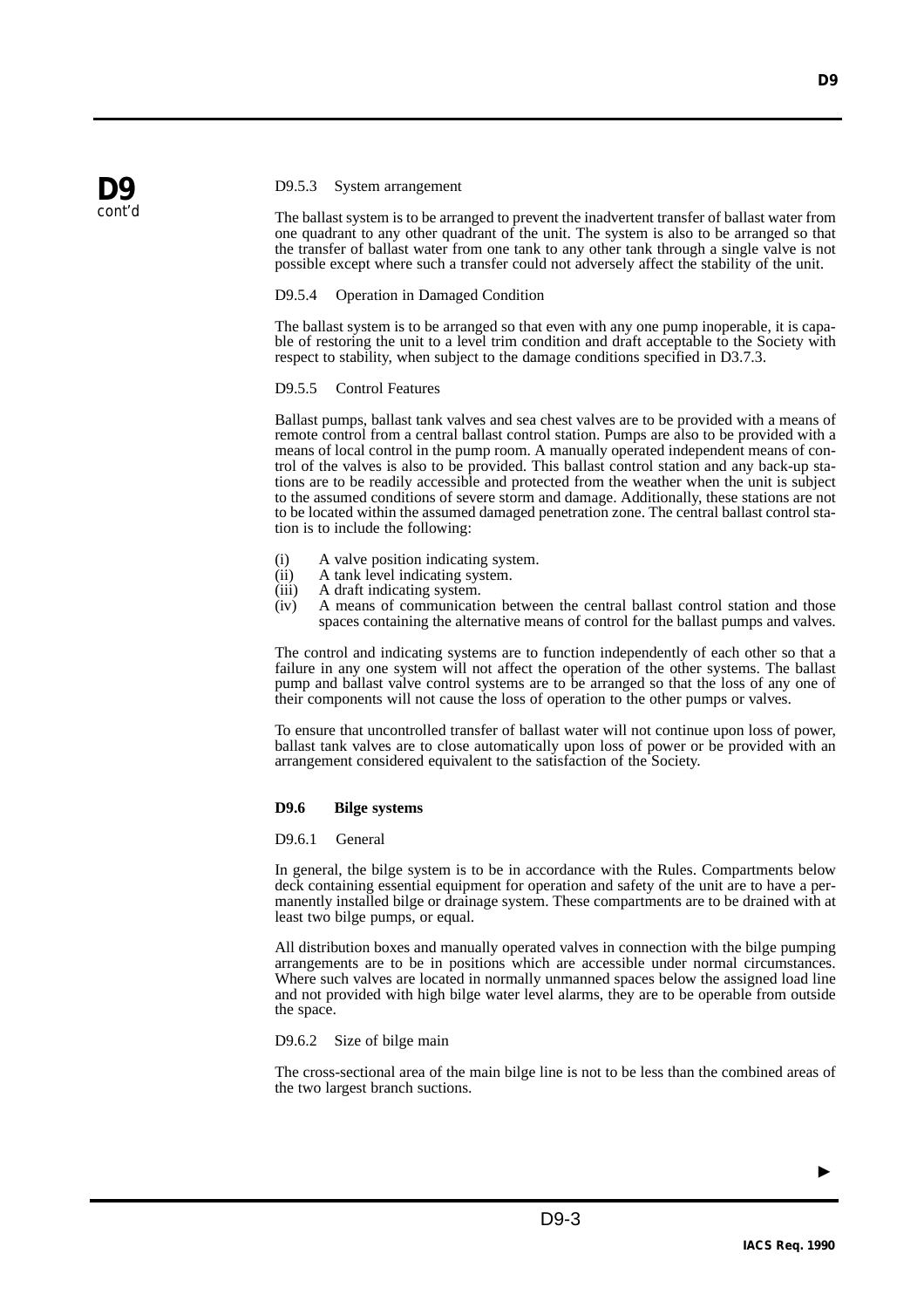## D9.6.3 Size of bilge branch suctions

The internal diameter of branch suctions from each compartment is not to be less than stipulated by the following formula, to the nearest 5 mm (0.20 in):

 $d = 2.15\sqrt{A} + 25$  mm  $d = \sqrt{A/1500} + 1$  in.

where A is wetted surface in  $m^2$  (ft<sup>2</sup>) of the compartment, excluding stiffening members when the compartment is half filled with water. The internal diameter of any bilge line is not to be less than 50 mm (2 in.).

#### D9.6.4 Size of Bilge Pumps

Each bilge pump is to be capable of giving a speed of water through the bilge main of not less than 2 m (6.6 ft.) per second. When more than two pumps are connected to the bilge system, their aggregate capacity is not to be less effective.

#### D9.6.5 Chainlockers

Chainlockers are to be capable of being drained by a permanently installed bilge or drainage system or by portable means. Means are to be provided for removal of mud and debris from the bilge or drainage system.

#### D9.6.6 Void Compartments

Void Compartments adjacent to the sea or to tanks containing liquids, and void compartments through which piping conveying liquids passes, are to be drained by permanently installed bilge or drainage systems or by portable means. If portable pumps are used, two are to be provided and both pumps and arrangements for pumping are to be readily accessible. Void compartments as defined above which are not provided with bilge or drainage systems in compliance with the above are to be accounted for in the units stability analysis.

# D9.6.7 Bilge alarm

Propulsion rooms or pump rooms in lower hulls of column stabilized units which normally are unattended are to be provided with two independent systems of high level detection.

D9.6.8 Bilge suctions from hazardous areas

Hazardous and non-hazardous areas are to be provided with separate drainage or pumping arrangements.

D9.6.9 The following additional requirements are applicable to column stabilized units:

- 1. Chain lockers which, if flooded, could substantially affect the unit's stability are to be provided with a remote means to detect flooding and a permanently installed means of dewatering. Remote indication of flooding is to be provided at the central ballast control station.
- 2. At least one of the pumps referred to in D9.6.1 and all pump-room bilge suction valves are to be capable of both remote and local operation.

# **D9.7 Tank vents and overflows**

D9.7.1 Tank vents and overflows are to be located giving due regard to damage stability and the location of the final calculated immersion line in the assumed damage condition. (See D.7.4.2(c)) Tank vents and overflows which could cause progressive flooding are to be avoided unless special consideration has been taken in the damage stability review.

**D9** cont'd

▲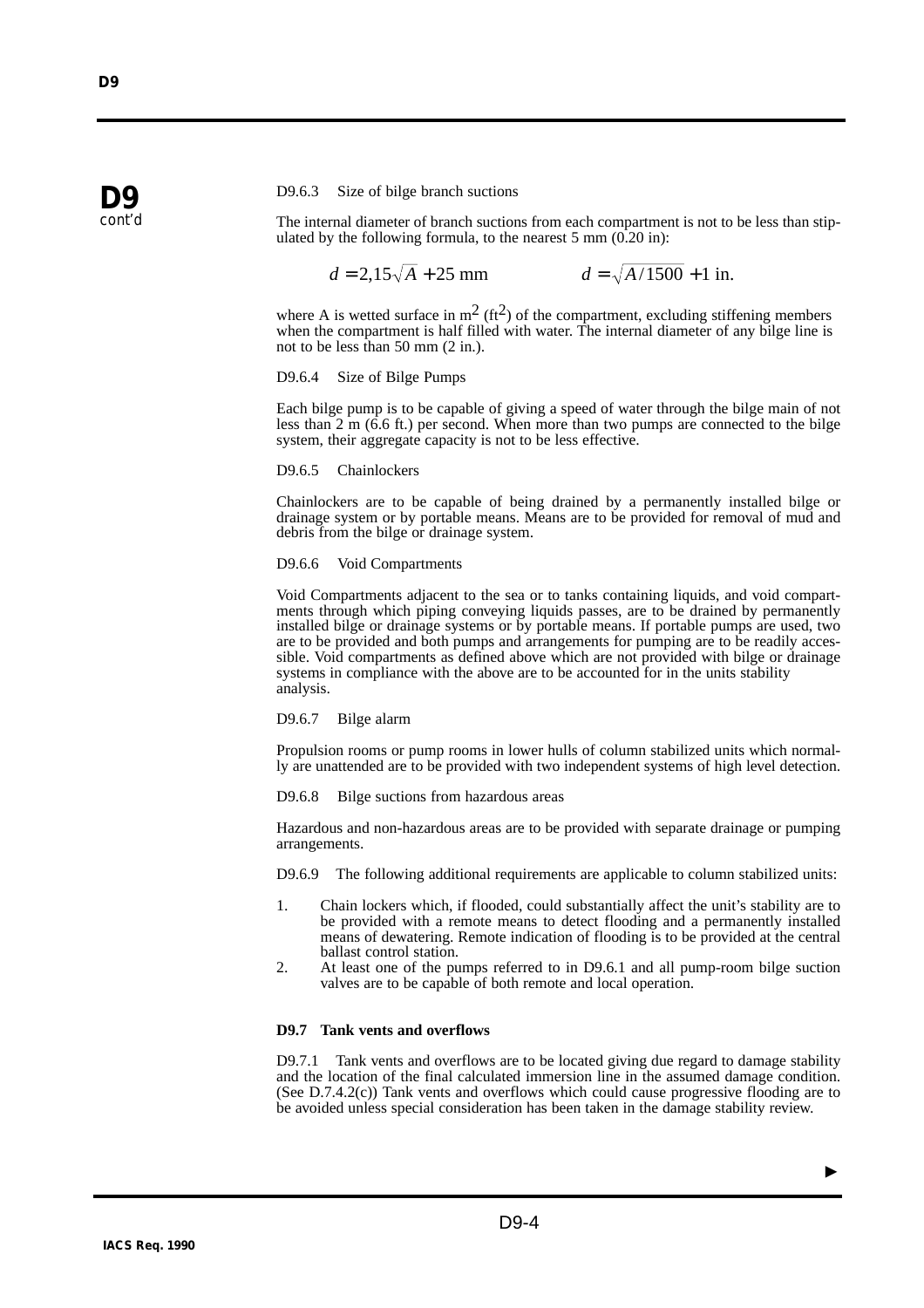In cases where tank vents and overflows terminate externally or in spaces assumed flooded, the vented tanks are to be also considered flooded. In cases where tanks are considered damaged, the spaces in which their vents or overflows terminate are also to be considered flooded.

Vents and overflows from tanks not considered flooded as a result of damage and located above the final calculated immersion line may require to be fitted with automatic means of closing.

D9.7.2 Vent size

The size of the vents is to be in accordance with the Rules with due consideration being given to the design pressure of the tank.

# **D9.8 Sounding arrangements**

D9.8 .1 General

All tanks are to be provided with separate sounding pipes, or approved remote level indicating system. Where a sounding pipe exceeds 20 m (65.6 ft) in length, the minimum internal diameter 38 mm (1.5 in.) as required by the Rules is to be increased to at least 50 mm (2 in.).

# D9.8.2 Additional Sounding

Where a remote level indicating system is used, an additional sounding system is to be provided for tanks which are not always accessible.

# D9.8.3 Void Compartments

Void compartments adjacent to the sea or tanks containing liquids, and void compartments through which piping carrying liquids passes are to be fitted with separate sounding pipes, approved tank liquid level indicating apparatus or be fitted with means to determine if the void tanks contain liquids. Voids as defined above which do not comply with this requirement are to be accounted for in the unit's stability analysis.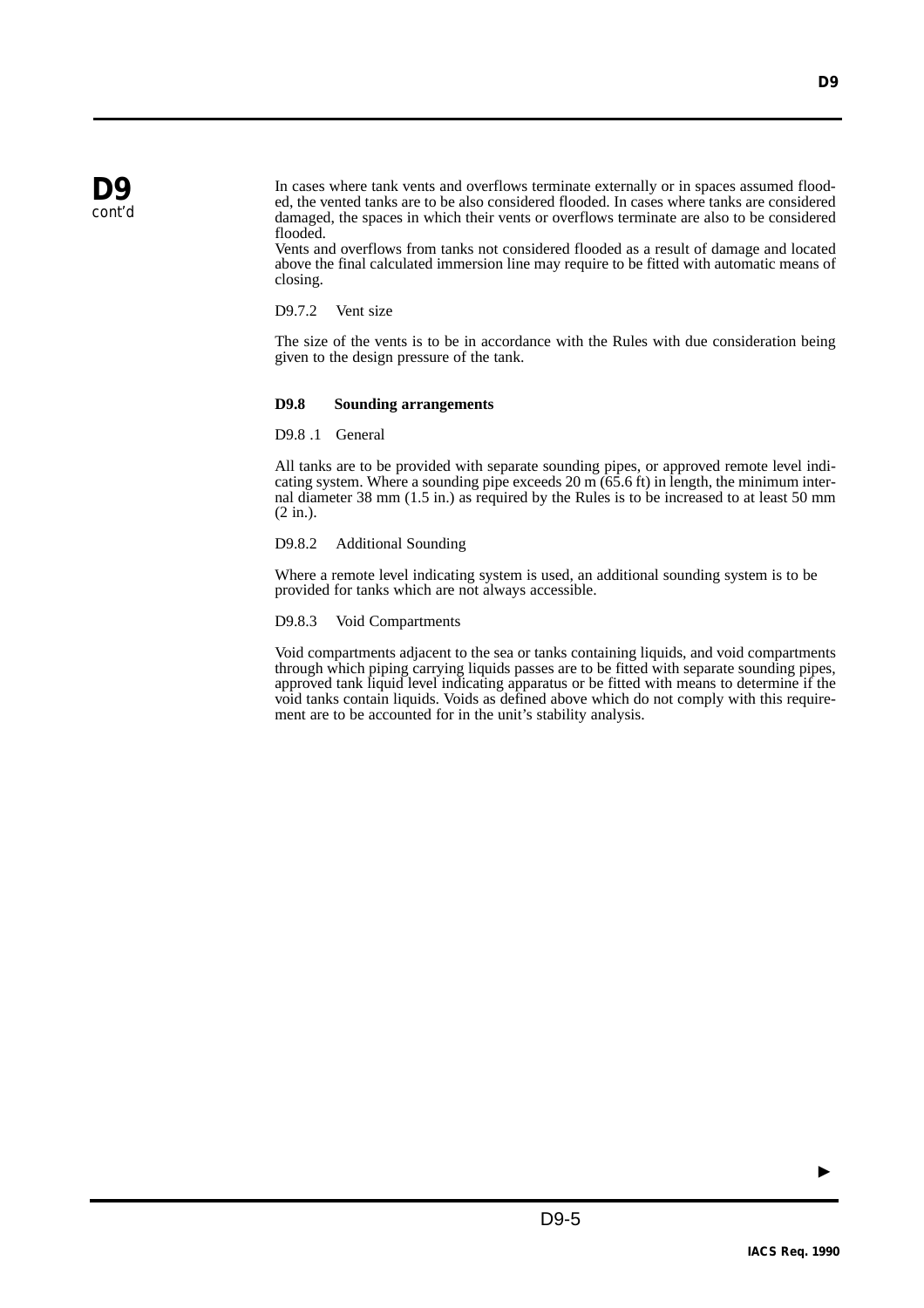# **D9.9 Low flash point fuels**

D9.9.1 General

Where it is intended to burn fuels of a flash point below 60 $\degree$ C (140 $\degree$ F) but not less than 43 $\degree$  $C(110^{\circ}F)$ , closed cup test, this fact is to be indicated clearly on the arrangement submitted. Vent heads of an approved type with flame arrestors are to be fitted to vent pipes. Consideration may be given to other arrangements. The use of fuels of a flash point lower then 43°C (110°F) closed cup test will require special consideration of storage and handling facilities and controls as well as the electrical installation and ventilation provisions.

D9.9.2 Fuel storage for helicopter facilities

Areas where such fuel tanks are situated and fuelling operations conducted are to be suitable isolated from enclosed spaces or other areas which contain a source of vapour ignition. Vent heads of an approved type with flame arrestors are to be fitted to vent pipes. Fuel storage tanks are to be of approved metallic construction and are to be adequate for the installation. Special attention is to be given to the design, mounting and securing arrangements and electrical bonding of the tank and fuel transfer system. The storage and handling area is to be permanently marked. Coamings or other arrangements are to be provided to contain fuel-oil spills.

#### **D9.10 Machinery installations in hazardous areas**

D9.10.1 Combustion engines in hazardous areas

Generally, combustion engines are not to be installed in hazardous areas. When this cannot be avoided, special consideration may be given to the arrangement.

D9.10.2 Boilers in hazardous areas

Fired boilers are not to be installed in hazardous areas.

# **D9.11 Installation of internal combustion engines and boilers**

# D9.11.1 Exhaust outlets

Exhaust outlets of internal combustion engines are to be fitted with efficient spark arresting devices and shall discharge outside the hazardous areas. Exhaust outlets of fired boilers are to discharge outside hazardous areas.

D9.11.2 Exhaust pipes

Exhaust piping is to be installed in accordance with the Rules. Exhaust pipe insulation is to be protected against possible oil absorption.

D9.11.3 Air intakes

Air intakes for internal combustion engines shall be not less than 3 m (10 ft) from the hazardous areas as delineated in D8.2.

# **D9.12 High pressure piping for drilling operations**

D9.12.1 General

Permanently installed piping systems for drilling operations are to comply with an acceptable standard or code.

**D9** cont'd